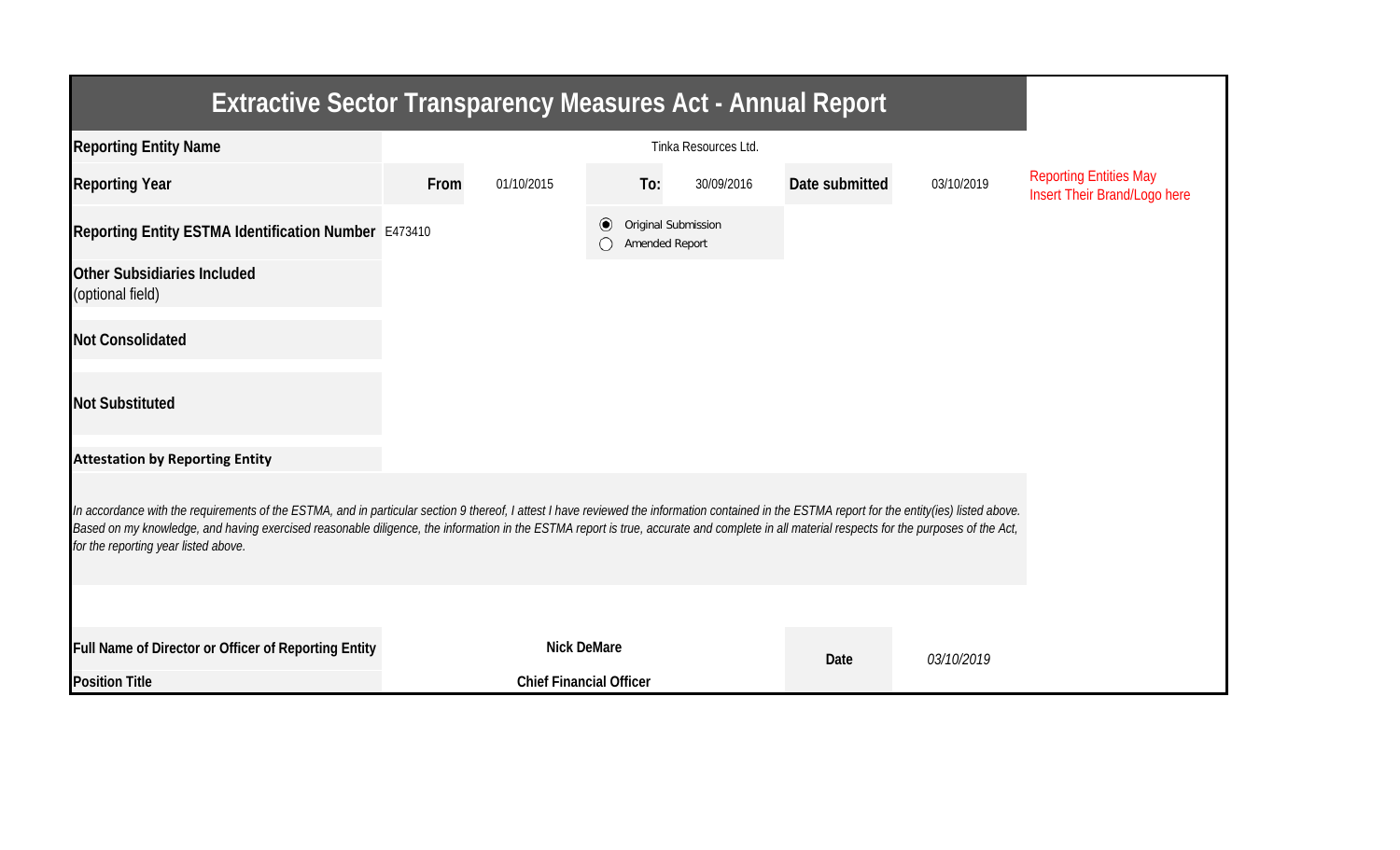|                                                                                                                                                                                  | Extractive Sector Transparency Measures Act - Annual Report                                                                                                                                                                                                                                                                                                |                                                                              |         |           |      |                                |                |                  |                                               |                               |                                                  |  |  |
|----------------------------------------------------------------------------------------------------------------------------------------------------------------------------------|------------------------------------------------------------------------------------------------------------------------------------------------------------------------------------------------------------------------------------------------------------------------------------------------------------------------------------------------------------|------------------------------------------------------------------------------|---------|-----------|------|--------------------------------|----------------|------------------|-----------------------------------------------|-------------------------------|--------------------------------------------------|--|--|
| <b>Reporting Year</b><br><b>Reporting Entity Name</b><br><b>Reporting Entity ESTMA</b><br><b>Identification Number</b><br><b>Subsidiary Reporting Entities (if</b><br>necessary) | To:<br>From:<br>01/10/2015<br>30/09/2016<br>Tinka Resources Ltd.<br>E473410                                                                                                                                                                                                                                                                                |                                                                              |         |           |      | Currency of the Report CAD     |                |                  |                                               |                               |                                                  |  |  |
| Payments by Payee                                                                                                                                                                |                                                                                                                                                                                                                                                                                                                                                            |                                                                              |         |           |      |                                |                |                  |                                               |                               |                                                  |  |  |
| Country                                                                                                                                                                          | Payee Name <sup>1</sup>                                                                                                                                                                                                                                                                                                                                    | Departments, Agency, etc within Payee that<br>Received Payments <sup>2</sup> | Taxes   | Royalties | Fees | <b>Production Entitlements</b> | <b>Bonuses</b> | <b>Dividends</b> | Infrastructure<br><b>Improvement Payments</b> | Total Amount paid to<br>Payee | Notes <sup>34</sup>                              |  |  |
| Peru                                                                                                                                                                             | Government of Peru                                                                                                                                                                                                                                                                                                                                         | Ministry of Energy and Mines of Peru                                         | 185,828 |           |      |                                |                |                  |                                               |                               | 185,828 Concession payments paid in Peruvian Sol |  |  |
|                                                                                                                                                                                  |                                                                                                                                                                                                                                                                                                                                                            |                                                                              |         |           |      |                                |                |                  |                                               |                               |                                                  |  |  |
|                                                                                                                                                                                  |                                                                                                                                                                                                                                                                                                                                                            |                                                                              |         |           |      |                                |                |                  |                                               |                               |                                                  |  |  |
|                                                                                                                                                                                  |                                                                                                                                                                                                                                                                                                                                                            |                                                                              |         |           |      |                                |                |                  |                                               |                               |                                                  |  |  |
|                                                                                                                                                                                  |                                                                                                                                                                                                                                                                                                                                                            |                                                                              |         |           |      |                                |                |                  |                                               |                               |                                                  |  |  |
|                                                                                                                                                                                  |                                                                                                                                                                                                                                                                                                                                                            |                                                                              |         |           |      |                                |                |                  |                                               |                               |                                                  |  |  |
|                                                                                                                                                                                  |                                                                                                                                                                                                                                                                                                                                                            |                                                                              |         |           |      |                                |                |                  |                                               |                               |                                                  |  |  |
|                                                                                                                                                                                  |                                                                                                                                                                                                                                                                                                                                                            |                                                                              |         |           |      |                                |                |                  |                                               |                               |                                                  |  |  |
|                                                                                                                                                                                  |                                                                                                                                                                                                                                                                                                                                                            |                                                                              |         |           |      |                                |                |                  |                                               |                               |                                                  |  |  |
|                                                                                                                                                                                  |                                                                                                                                                                                                                                                                                                                                                            |                                                                              |         |           |      |                                |                |                  |                                               |                               |                                                  |  |  |
|                                                                                                                                                                                  |                                                                                                                                                                                                                                                                                                                                                            |                                                                              |         |           |      |                                |                |                  |                                               |                               |                                                  |  |  |
|                                                                                                                                                                                  |                                                                                                                                                                                                                                                                                                                                                            |                                                                              |         |           |      |                                |                |                  |                                               |                               |                                                  |  |  |
|                                                                                                                                                                                  |                                                                                                                                                                                                                                                                                                                                                            |                                                                              |         |           |      |                                |                |                  |                                               |                               |                                                  |  |  |
|                                                                                                                                                                                  |                                                                                                                                                                                                                                                                                                                                                            |                                                                              |         |           |      |                                |                |                  |                                               |                               |                                                  |  |  |
|                                                                                                                                                                                  |                                                                                                                                                                                                                                                                                                                                                            |                                                                              |         |           |      |                                |                |                  |                                               |                               |                                                  |  |  |
|                                                                                                                                                                                  |                                                                                                                                                                                                                                                                                                                                                            |                                                                              |         |           |      |                                |                |                  |                                               |                               |                                                  |  |  |
|                                                                                                                                                                                  |                                                                                                                                                                                                                                                                                                                                                            |                                                                              |         |           |      |                                |                |                  |                                               |                               |                                                  |  |  |
| <b>Additional Notes:</b>                                                                                                                                                         | ALL PAYMENTS ARE REPORTED IN CANADIAN DOLLARS (THE REPORTING CURRENCY OF THE REPORTING ENTITY) AND CONVERTED USING THE ANNUAL AVERAGE EXCHANGE RATE USED FOR CANADIAN DOLLAR TO PERUVIAN SOL OF 0.392194<br><sup>1</sup> Enter the proper name of the Payee receiving the money (i.e. the municipality of x, the province of y, national government of z). |                                                                              |         |           |      |                                |                |                  |                                               |                               |                                                  |  |  |

2 Optional field.

<sup>3</sup> When payments are made in-kind, the notes field must highlight which payment includes in-kind contributions and the method for calculating the value of the payment.

4 Any payments made in currencies other than the report currency must be identified. The Reporting Entity may use the Additional notes row or the Notes column to identify any payments that are converted, along with the exc